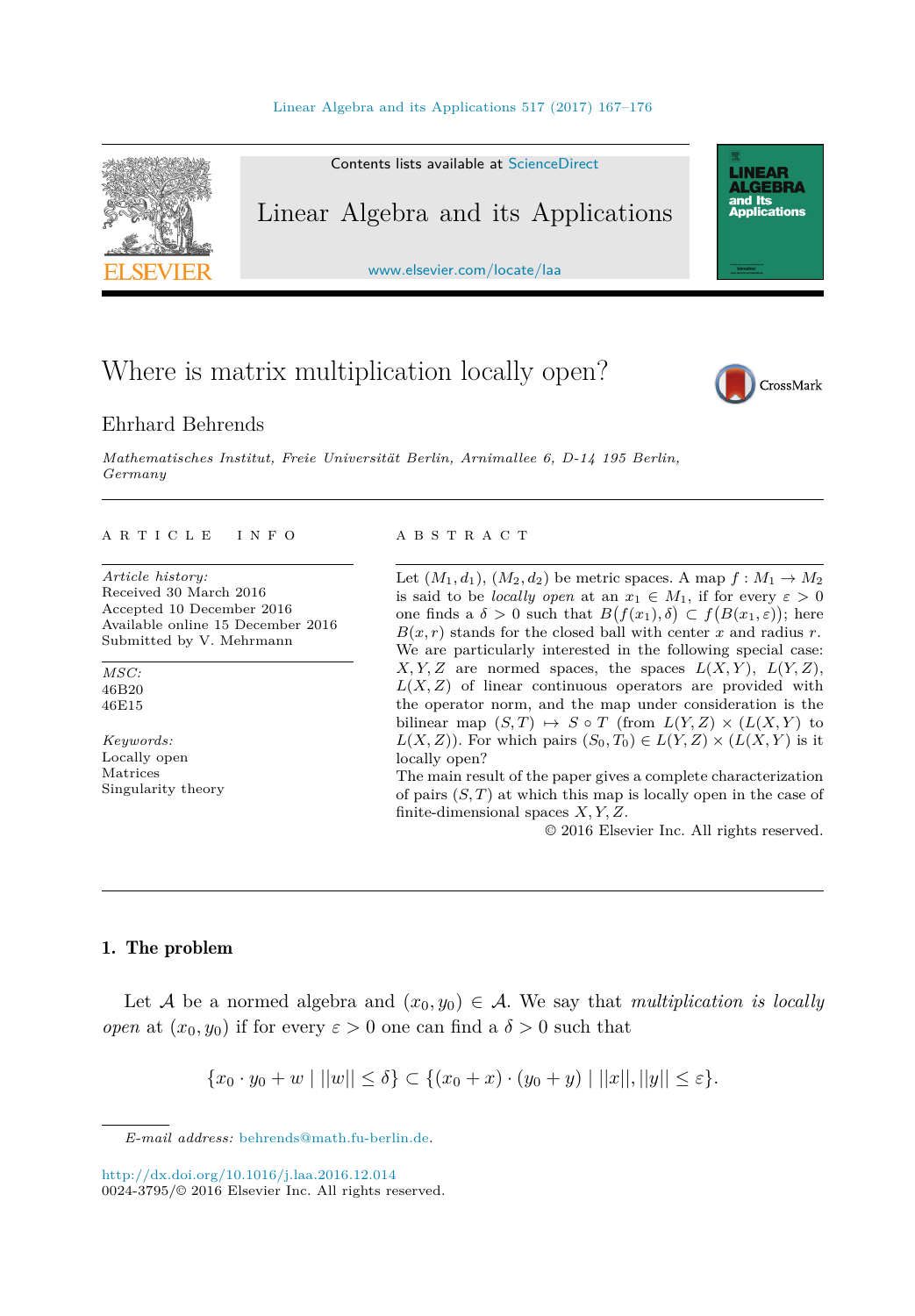<span id="page-1-0"></span>The case of commutative A has been investigated in several papers (see  $[1-7]$ ). Here we aim at characterizing the pairs  $(x_0, y_0)$  where multiplication is locally open in the noncommutative normed algebra  $\mathcal{M}_n$  of real or complex  $n \times n$ -matrices for arbitrary  $n \in \mathbb{N}$ .

In the framework of singularity theory the problem whether certain nonlinear maps are locally open at a given point has been studied for many decades. However, the interest in the special case of "natural" bilinear maps that occur in functional analysis is relatively new.

Whereas the "commutative" case (like pointwise multiplication in spaces of measurables or continuous functions) leads to problems in measure theory and topology the noncommutative matrix multiplication corresponds to a nonlinear map from  $2n^2$ - to  $n^2$ -dimensional space, and there seem to be no general results that could be used here unless this mapping has full rank. We will show that rather elementary linear algebra leads to a complete characterization.

Another viewpoint is also possible. Let *X, Y,Z* be normed linear spaces and denote by  $L(X, Y)$ ,  $L(Y, Z)$  and  $L(X, Z)$  the spaces of continuous linear operators from X to Y etc. (These spaces are provided with the operator norm.) One can consider the bilinear  $\text{map } \Phi: L(Y, Z) \times L(X, Y) \to L(X, Z), (S, T) \mapsto S \circ T$ , and one may ask: at which pairs  $(S_0, T_0)$  is  $\Phi$ , the operator "multiplication", locally open? The preceding case of normed algebras covers the situation  $X = Y = Z$ , but what can be said in general? We provide a complete characterization for the case of finite dimensional *X, Y,Z* in section 2, and section [3](#page-7-0) is concerned with the special case of multiplication in  $\mathcal{M}_n$ .

## 2. Where is  $(S, T) \mapsto S \circ T$  locally open?

First we collect some facts that concern arbitrary normed spaces *X, Y,Z* over the scalar field  $\mathbb{K} \in \{\mathbb{R}, \mathbb{C}\}$ . (We will drop the symbol "∘" for the composition of maps.)

**Lemma 2.1.** *Let*  $S_0 \in L(Y, Z)$  *and*  $T_0 \in L(X, Y)$  *be given.* 

- (i) *Suppose that*  $T_0$  *has the following property: for every*  $\varepsilon > 0$  *there exists*  $T_{\varepsilon} \in L(X, Y)$ *with*  $||T_{\varepsilon}|| \leq \varepsilon$  *such that*  $S_0T_{\varepsilon} = 0$ *, and*  $T_0 + T_{\varepsilon}$  *admits a left inverse (i.e., a*  $\hat{T} \in L(Y, X)$  with  $\hat{T}(T_0 + T_{\varepsilon}) = Id_X$ . Then multiplication is locally open at  $(S_0, T_0)$ .
- (ii) If  $S_0$  is such that for every  $\varepsilon > 0$  there exists  $S_{\varepsilon} \in L(Y,Z)$  with  $||S_{\varepsilon}|| \leq \varepsilon$  such *that*  $S_{\varepsilon}T_0 = 0$  *and*  $S_0 + S_{\varepsilon}$  *admits a right inverse* (*i.e., an*  $\tilde{S} \in L(Z, Y)$  *with*  $(S_0 + S_{\varepsilon})S = Id_Z$ , then multiplication is locally open at  $(S_0, T_0)$ .
- (iii) *If*  $T_0$  *admits a left inverse or*  $S_0$  *admits a right inverse*, *then multiplication is locally open at*  $(S_0, T_0)$ *.*
- (iv) Suppose that for every  $\varepsilon > 0$  there exists  $T_{\varepsilon}$  with  $||T_{\varepsilon}|| \leq \varepsilon$  (resp.  $S_{\varepsilon}$  with  $||S_{\varepsilon}|| \leq \varepsilon$ ) *such that*  $T_0 + T_\varepsilon$  *has a left inverse* (*resp.*  $S_0 + S_\varepsilon$  *has a right inverse*). Then *multiplication is locally open at*  $(0, T_0)$  *(resp. at*  $(S_0, 0)$ *).*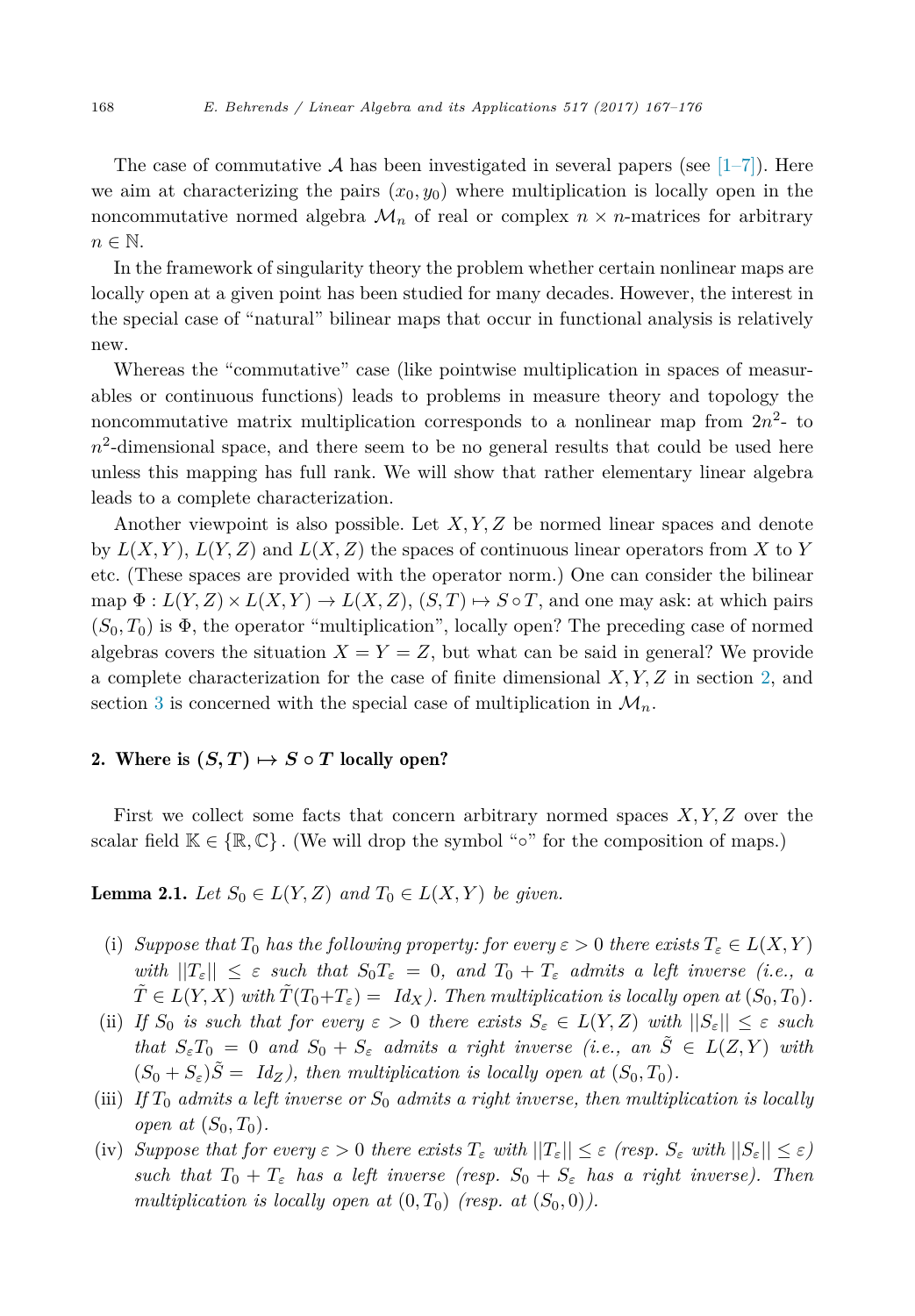<span id="page-2-0"></span>**Proof.** (i) For a given  $\varepsilon > 0$  put  $T := T_{\varepsilon}$  and  $\delta := \varepsilon/(||\tilde{T}|| + 1)$ , where  $\tilde{T}$  is a left inverse of  $T_0 + T_\varepsilon$ . For  $R \in L(X, Z)$  with  $||R|| \leq \delta$  define  $S := R\tilde{T}$ . Then  $||S|| \leq \varepsilon$  and

$$
(S_0 + S)(T_0 + T) = S_0 T_0 + R\tilde{T}(T_0 + T_\varepsilon) = S_0 T_0 + R.
$$

The proof of (ii) is similar, and (iii) and (iv) follow immediately from (i) and (ii).  $\Box$ 

Now we will restrict ourselves to the case of finite dimensional spaces. We will consider normed spaces *X*, *Y* and *Z* that are *n*-, *k*- and *m*-dimensional, respectively, and  $T_0$ :  $X \to Y$  as well as  $S_0: Y \to Z$  are fixed linear maps. When is  $(S,T) \to ST$  locally open at  $(S_0, T_0)$ ? Our strategy will be as follows:

We will find conditions that will allow us to apply Lemma  $2.1(i)$  and (ii) for the proof of local openness. And if both conditions are violated we will prove that multiplication is *not* locally open.

We begin our investigations with some preparations. Denote by *s* and *t* the ranks of *S*<sub>0</sub> and *T*<sub>0</sub>, respectively; we put  $t_2 = \dim(\text{range } T_0 \cap \text{ker } S_0)$ , and  $t_1 := t - t_2$ .

**Lemma 2.2.** Let  $U$  be a subspace of  $Y$ .

- (i) There exists  $T \in L(X, Y)$  with range  $T \subset U$  such that  $T_0 + \alpha T$  is one-to-one for  $\mathit{every} \alpha \neq 0 \text{ iff } n - t + t_U \leq \dim U; \text{ } \text{here } t_U := \dim(U \cap \text{range } T_0).$
- (ii) *There is*  $an S \in L(Y, Z)$  *with*  $S|_U = 0$  *such that*  $S_0 + \alpha S$  *is onto for every*  $\alpha \neq 0$  *iff*  $s_U := \dim(U \cap \ker S_0) \leq k - m$ .

**Proof.** (i) Suppose that such a *T* exists. ker  $T_0$  is  $(n - t)$ -dimensional so that we may choose a basis  $x_1, \ldots, x_{n-t}$  of ker  $T_0$ . Let  $y_{n-t+1}, \ldots, y_{n-t+t_U}$  be a basis of  $U \cap \text{range } T_0$ , and  $x_{n-t+1},...,x_{n-t+t_U}$  are vectors such that  $T_0(x_i) = y_i$  for  $i = n-t+1,...,n-t+t_U$ . It is easy to see that  $x_1, \ldots, x_{n-t+t_U}$  are linearly independent so that we may select further  $t - t$ *U* vectors  $x_{n-t+t}$ <sub>*U*+1</sub>*,*  $\ldots$ *,*  $x_n$  to arrive at a basis of *X*.

 $T_0+T$  is one-to-one so that the  $(T_0+T)(x_1), \ldots, (T_0+T)(x_n)$  are linearly independent. The range of *T* lies in *U*, and *U* contains the  $n - t + t_U$  linearly independent vectors  $T(x_1),...,T(x_{n-t}),y_{n-t+1}+T(x_{n-t+1}),...,y_{n-t+t_U}+T(x_{n-t+t_U}).$  Thus  $n-t+t_U \leq$  $\dim U$ .

Now suppose that  $n - t + t_U \leq \dim U$ . This inequality implies that we may choose an  $(n-t)$ -dimensional subspace *W* of *U* such that  $W \cap \text{range } T_0 = \{0\}$ . Let  $I : \text{ker } T_0 \to W$ be a linear bijection and  $V \subset X$  a complementary subspace of ker  $T_0$ .

We define  $T \in L(X, Y)$  by  $D(x + v) := I(x)$  for arbitrary  $x \in \text{ker } T_0$  and  $v \in V$ . We claim that  $T_0 + \alpha T$  is one-to-one for every scalar  $\alpha \neq 0$ . In fact, if  $0 = (T_0 + \alpha T)(x +$  $v = T_0(v) + \alpha I(x)$  (where  $x \in \text{ker } T_0$  and  $v \in V$ ), then  $T_0(v) = I(x) = 0$  (since *W* ∩ range *T*<sub>0</sub> = {0}) so that *v* ∈ *V* ∩ ker *T*<sub>0</sub> = {0} and *x* = 0. Thus *x* + *v* = 0.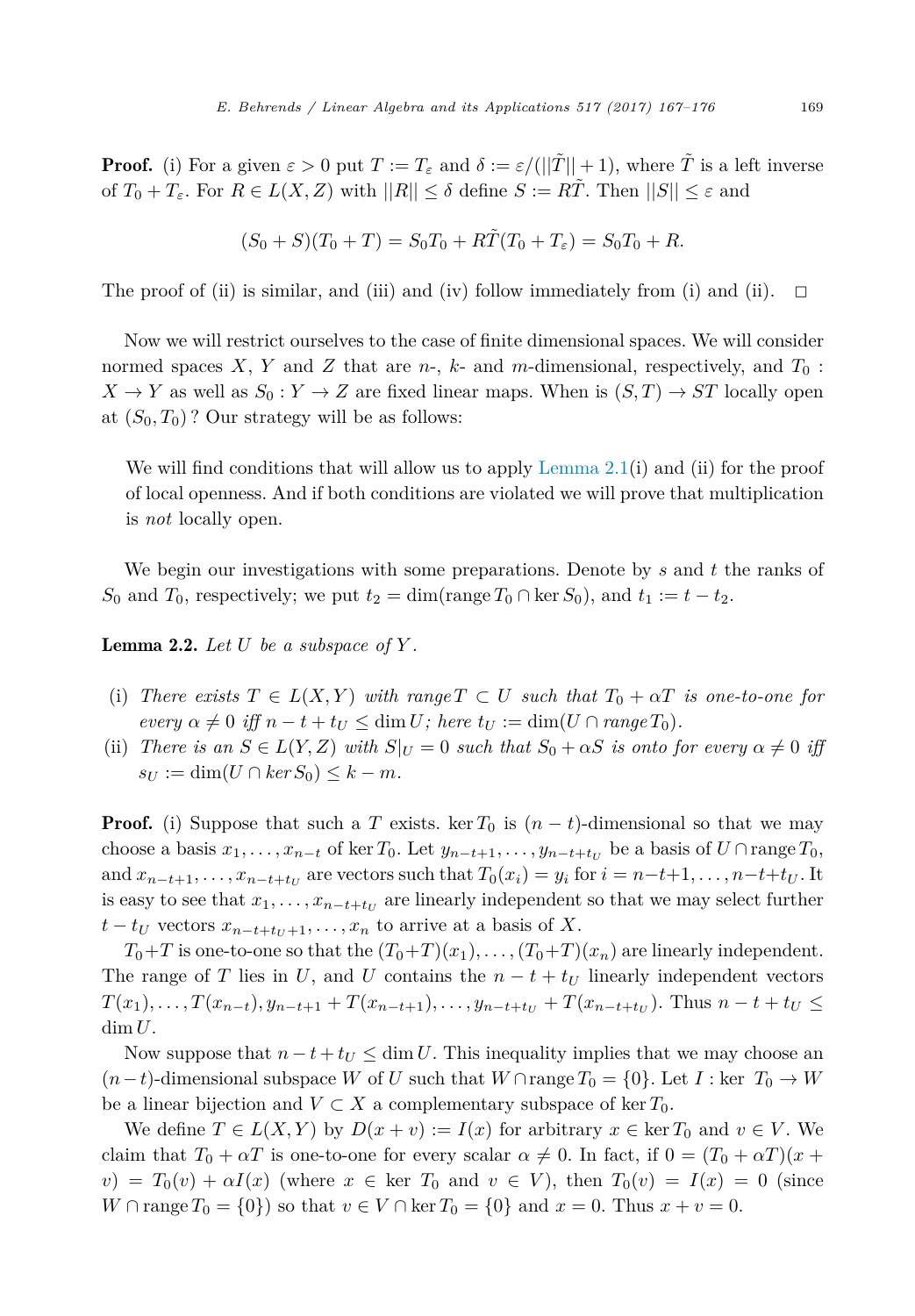<span id="page-3-0"></span>(ii) Whereas an approach similar to the ideas in the proof of (i) is possible we prefer to use a duality technique that will also be important later. As usual we denote by *X* the dual of a Banach space *X*, and for  $T \in L(X, Y)$  the dual map  $T' \in L(Y', X')$  is defined by  $f \mapsto f \circ T$ . For a subspace  $U \subset X$  the annihilator  $\{f \in X' \mid f|_U = 0\}$  is denoted by  $U^{\perp}$ .

The existence of an  $S \in L(X, Y)$  with  $S|_U = 0$  such that  $S_0 + \alpha S$  is onto for  $\alpha \neq 0$ is equivalent with the existence of an  $S' \in L(Y', X')$  with range  $S' \subset U^{\perp}$  such that  $S'_0 + \alpha S'$  is one-to-one for these  $\alpha$ . Part (i) of the lemma provides a criterion, we only have to check the new meaning of the numbers that are used there.

- The number  $t$  is the rank of  $S'_{0}$ , it has to be replaced by  $s$ .
- The dimension of  $U^{\perp}$  is  $k \dim U$ .
- We have  $(\text{range } S'_0)^{\perp} = \ker S_0$ , and  $(\ker S_0)^{\perp} \cap U^{\perp} = (\ker S_0 + U)^{\perp}$ . And since  $\dim(V_1 + V_2) = \dim V_1 + \dim V_2 - \dim(V_1 \cap V_2)$  for subspaces  $V_1, V_2$  we conclude that

$$
\dim(U^{\perp} \cap \text{range } S'_0) = k - [(k - s) + \dim U - s_U] = s - \dim U + s_U.
$$

• The number *n* in (i) has to be replaced by *m*.

In this way our characterization of (i) translates to  $m-s+(s-\dim U+s_U) \leq k-\dim U$ , or  $s_U \leq k - m$ .  $\Box$ 

#### Corollary 2.3.

- (i) There exists  $T \in L(X, Y)$  with  $S_0T = 0$  such that  $T_0 + \alpha T$  is one-to-one for every  $\alpha \neq 0$  *iff*  $n - t_1 \leq k - s$ .
- (ii) *There exists*  $S \in L(Y, Z)$  *such that*  $ST_0 = 0$  *and*  $S_0 + \alpha S$  *is onto for every*  $\alpha \neq 0$  *iff*  $t_2 \leq k - m$ .

**Proof.** One only has to apply the preceding lemma with  $U = \text{ker } S_0$  (for the proof of (i)) and  $U = \text{range } T_0$  (for the proof of (ii)).  $\Box$ 

So far we have avoided to use matrix representations of the maps under consideration. However, in the proof of our main theorem it will be necessary to switch between the original space and the dual space, and our argument will be much clearer if we only have to pass from columns to rows of a matrix.

In the next lemma we describe the "best possible" matrix representation of  $S_0$  and *T*<sup>0</sup> for our purposes. One should note that the transition to a matrix representation of a given linear map might change the operator norm of this map. But this will cause no difficulties here since the problem we are interested in only depends on the topologies of the operator spaces under consideration.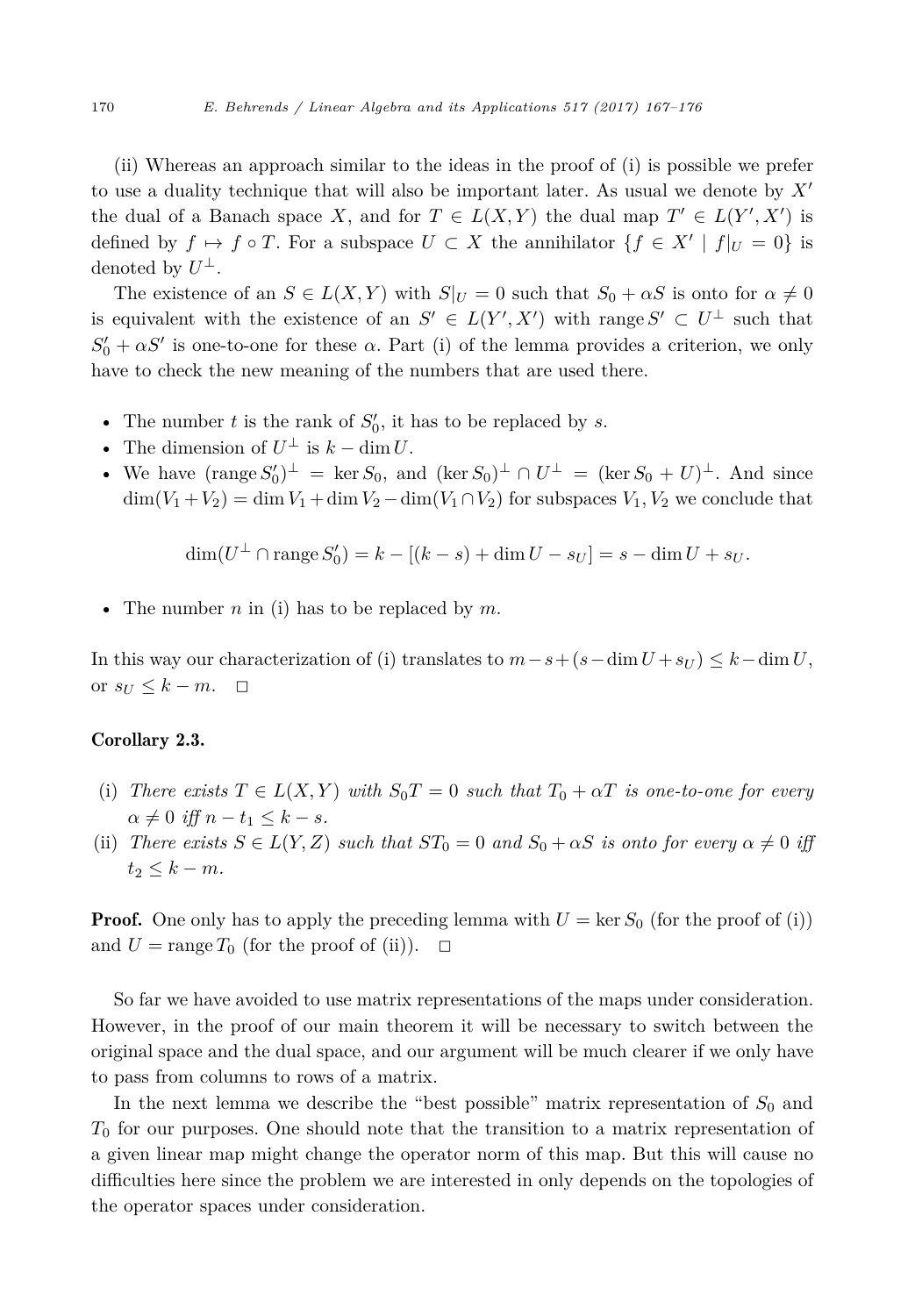<span id="page-4-0"></span>**Lemma 2.4.** We adopt the preceding notation and we suppose that  $s \geq t$ . Then there are *bases in X, Y,Z, respectively, such that S*<sup>0</sup> *and T*<sup>0</sup> *have matrix representations of the following form:*

$$
S_0 = \left(\frac{E_s}{Z_{m-s,s}} \left| \frac{Z_{s,k-s}}{Z_{m-s,k-s}} \right| \right), \quad T_0 = \left(\frac{\frac{E_{t_1}}{Z_{s-t_1,t_1}} \left| \frac{Z_{t_1,t_2}}{Z_{s-t_1,t_2}} \right| \left| \frac{Z_{t_1,m-t}}{Z_{t_2,t_1}} \right|}{\frac{Z_{t_2,t_1}}{Z_{k-t_2-s,t_1}} \left| \frac{Z_{t_1,m-t}}{Z_{k-t_2-s,t_2}} \right|} \right).
$$

*Here*  $Z_{a,b}$  *denotes the*  $a \times b$  *zero matrix* and  $E_a$  *stands for the a-dimensional identity matrix. Obviously,*  $S_0T_0$  *then has the form* 

$$
S_0 T_0 = \left( \frac{E_{t_1}}{Z_{s-t_1,t_1}} \frac{Z_{t_1,n-t_1}}{Z_{s-t_1,t_1}} \right) .
$$

**Proof.** Write *Y* as the direct sum of four subspaces  $Y_1, Y_2, Y_3, Y_4$ , where

- *Y*<sub>1</sub> is the *t*<sub>2</sub>-dimensional subspace range  $T_0 \cap \text{ker } S_0$ ;
- $Y_2 \subset \text{ker } S_0$  is such that ker  $S_0$  is the direct sum of  $Y_1$  and  $Y_2$  (this subspace is  $(k - s - t_2)$ -dimensional);
- *Y*<sub>3</sub> is chosen such that range  $T_0$  is the direct sum of  $Y_1$  and  $Y_3$  (this is a  $t_1$ -dimensional subspace);
- finally,  $Y_4$  is a complement of  $Y_1 + Y_2 + Y_3$  in  $Y$  (an  $(s-t_1)$ -dimensional space). Here we make use of the fact that  $s \geq t$ .

Next we choose:

- $y_1, \ldots, y_{t_1}$ , a basis of  $Y_3$ ;
- $y_{t_1+1}, \ldots, y_s$ , a basis of  $Y_4$ ;
- $y_{s+1}, \ldots, y_{s+t_2}$ , a basis of  $Y_1$ ;
- $y_{s+t_2+1}, \ldots, y_k$ , a basis of  $Y_2$ .

The first  $x_1, \ldots, x_t$  are determined such that  $T_0 x_1 = y_1, \ldots, T_0 x_{t_1} = y_{t_1}$  and  $T_0 x_{t_1+1} =$  $y_{s+1}, \ldots, T_0 x_{t_1+t_2} = y_{s+t_2}$ . Then the  $x_1, \ldots, x_t$  are linearly independent, and we choose vectors  $x_{t+1}, \ldots, x_n \in \ker T_0$  such that  $x_1, \ldots, x_n$  are a basis of X.

It remains to choose a basis  $z_1, \ldots, z_m$  in *Z*. The first  $z_1, \ldots, z_s$  are defined by  $z_i :=$  $S_0y_i$ , and the remaining ones are arbitrary. (Note that  $S_0$  is one-to-one on  $Y_3 + Y_4$ .)

Then the matrix representations are as desired.  $\Box$ 

Up to now we have provided no example where multiplication is *not* locally open. For trivial reasons this happens at all pairs  $(S_0, T_0)$  if  $m, n > k$ : surely one can find  $R \in L(X, Z)$  with arbitrarily small  $||R||$  such that  $S_0T_0 + R$  has rank bigger than *k*, but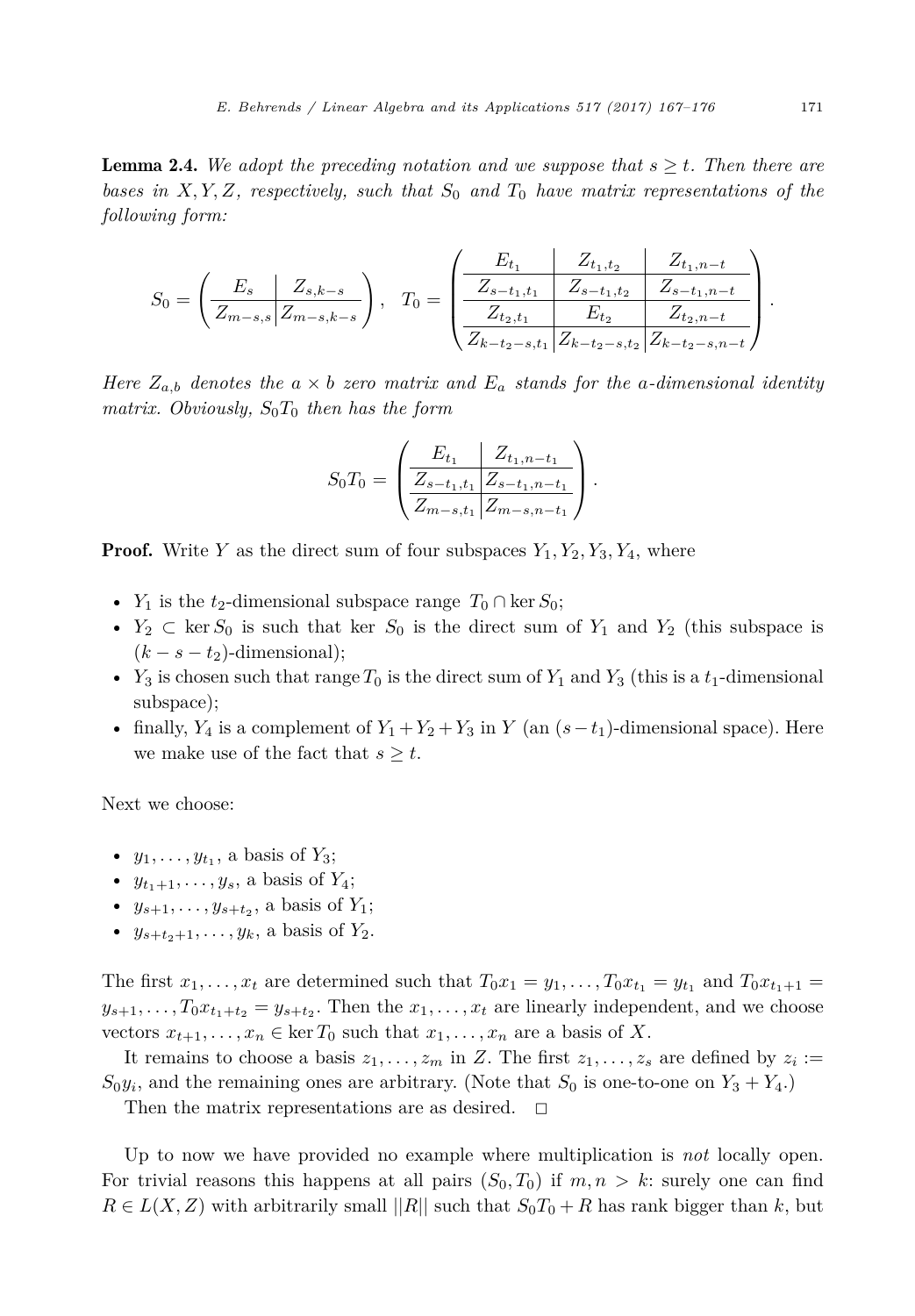the rank of a map  $(S_0 + S)(T_0 + T)$  is always bounded by k. We will now present a less trivial example where local openness also fails. A generalization of the proof of this fact will be the essential ingredient in the verification of our main result in [Theorem 2.5.](#page-6-0)

**Example.** We will consider the case  $n = k = m = 4$ , and  $S_0, T_0$  are defined by the following matrices:

$$
S_0 = \begin{pmatrix} 1 & 0 & 0 & 0 \\ 0 & 1 & 0 & 0 \\ 0 & 0 & 0 & 0 \\ 0 & 0 & 0 & 0 \end{pmatrix}, \quad T_0 = \begin{pmatrix} 1 & 0 & 0 & 0 \\ 0 & 0 & 0 & 0 \\ 0 & 1 & 0 & 0 \\ 0 & 0 & 0 & 0 \end{pmatrix}, \quad S_0 T_0 = \begin{pmatrix} 1 & 0 & 0 & 0 \\ 0 & 0 & 0 & 0 \\ 0 & 0 & 0 & 0 \\ 0 & 0 & 0 & 0 \end{pmatrix}.
$$

Here  $s = t = 2$  and  $t_1 = t_2 = 1$ . We claim that multiplication is not locally open at  $(S_0, T_0)$ . To this end we have to provide a positive  $\varepsilon_0$  such that for arbitrarily small  $\delta$  it is not possible to write all  $S_0T_0 + R$  with  $||R|| \leq \delta$  in the form  $(S_0 + S)(T_0 + T)$ , where  $||S||, ||T|| \leq \varepsilon_0.$ 

We choose  $\varepsilon_0 > 0$  such that the following two conditions are satisfied:

- For each *T* with  $||T|| \leq \varepsilon_0$  the second column of  $T_0 + T$  is not the zero column.
- For each *S* with  $||S|| \leq \varepsilon_0$  the first two rows of  $S_0 + S$  are linearly independent.

Surely such  $\varepsilon_0$  exist. (In order to avoid to work with the operator norm of matrices we are not going to define  $\varepsilon_0$  explicitly.) Now let  $\delta > 0$  be arbitrary. We claim that the definition

$$
R = \begin{pmatrix} 0 & 0 & 0 & 0 \\ 0 & 0 & 0 & 0 \\ 0 & 0 & \delta & 0 \\ 0 & 0 & 0 & \delta \end{pmatrix}, \quad \text{i.e.,} \quad S_0 T_0 + R = \begin{pmatrix} 1 & 0 & 0 & 0 \\ 0 & 0 & 0 & 0 \\ 0 & 0 & \delta & 0 \\ 0 & 0 & 0 & \delta \end{pmatrix},
$$

leads to an *R* with the desired properties.

Suppose that there were *S*, *T* with  $||S||, ||T|| \leq \varepsilon_0$  and  $(S_0 + S)(T_0 + T) = S_0T_0 + R$ : we will show that this leads to a contradiction.

The second column of  $S_0T_0 + R$  is zero, but the second column of  $T_0 + T$  is nontrivial by our choice of  $\varepsilon_0$ . Hence  $S_0 + S$  has a nontrivial kernel and therefore it cannot have full rank. We may choose scalars  $a_1, a_2, a_3, a_4$  with  $(a_1, a_2, a_3, a_4) \neq (0, 0, 0, 0)$  such that  $(a_1, a_2, a_3, a_4)(S_0 + S) = (0, 0, 0, 0).$  (I.e.,  $\sum_i a_i r_i = 0$ , where  $r_1, r_2, r_3, r_4$  denote the rows of  $S_0 + S$ .)

It is not possible that  $a_3 = a_4 = 0$  since  $r_1, r_2$  are linearly independent due to the choice of  $\varepsilon_0$  so that  $(a_3, a_4) \neq (0, 0)$ .

From  $(a_1, a_2, a_3, a_4)(S_0 + S) = (0, 0, 0, 0)$  it follows that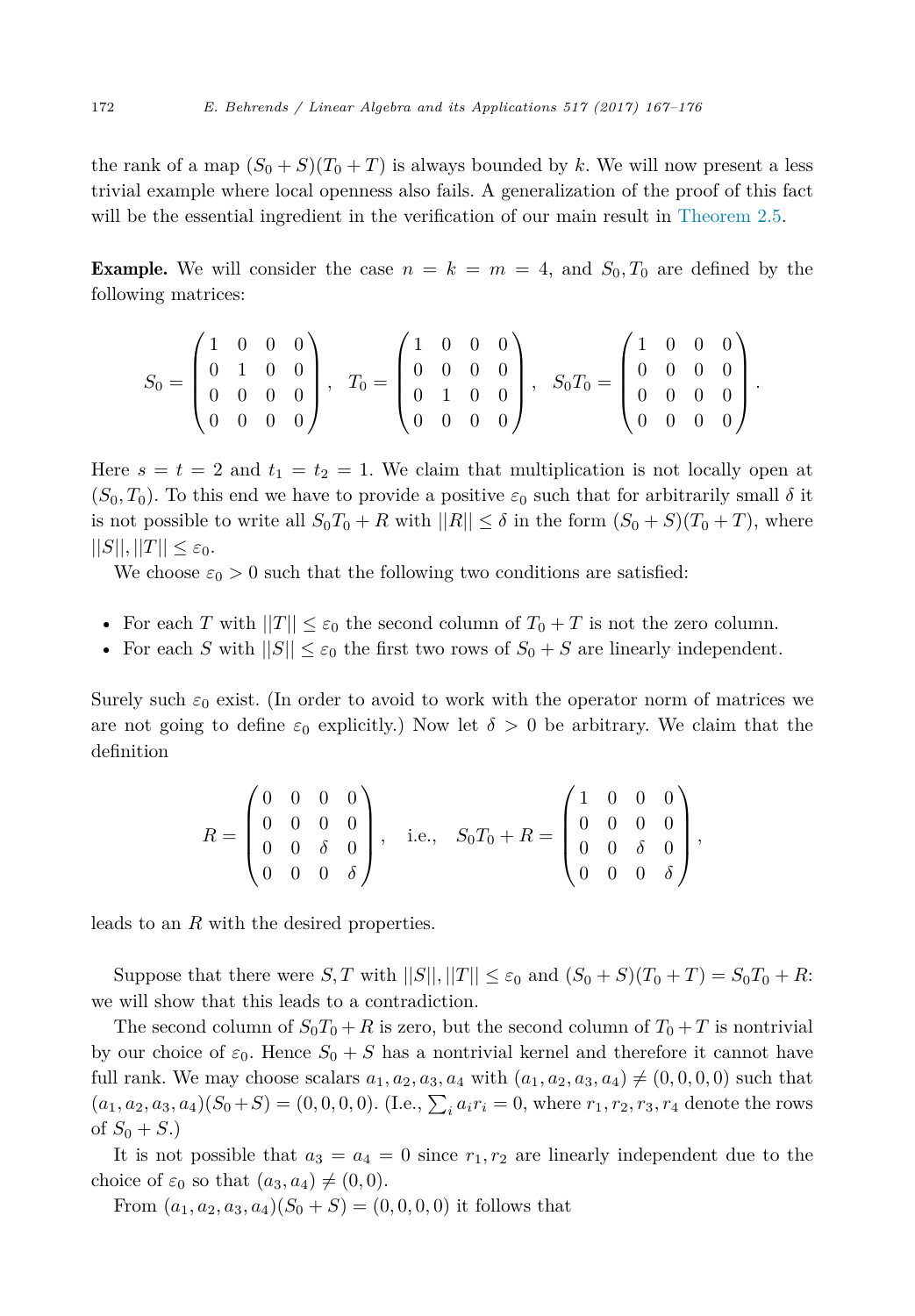<span id="page-6-0"></span>
$$
(0,0,0,0) = (a_1, a_2, a_3, a_4)(S_0 + S)(T_0 + T) = (a_1, a_2, a_3, a_4)(S_0T_0 + R).
$$

Or, to state it differently,  $\sum_i a_i r'_i = (0, 0, 0, 0)$ , with  $r'_i =$  the *i*'th row of  $S_0 T_0 + R$ . But this is surely not the case since the last two entries of  $\sum_i a_i r'_i$  are  $a_3 \delta, a_4 \delta$ , and  $(a_3, a_4) \neq (0, 0).$ 

Here is our main result:

Theorem 2.5. *Let X, Y,Z be real or complex normed spaces with dimensions n, k and m, respectively.*  $S_0 \in L(Y, Z)$  *and*  $T_0 \in L(X, Y)$  *are linear operators, we denote by s resp. <i>t* the rank of  $S_0$  resp. the rank of  $T_0$ . The number t is written as  $t = t_1 + t_2$ , where  $t_2$  is *the dimension of range*  $T_0 \cap \text{ker } S_0$ .

*The following conditions are equivalent:*

- (i) *Multiplication is locally open at*  $(S_0, T_0)$ *.*
- (ii)  $t_2 \leq k m$ , or  $n t_1 \leq k s$ .
- (iii) *There exists*  $T \in L(X, Y)$  *with*  $S_0T = 0$  *such that*  $T_0 + \alpha T$  *is one-to-one for every*  $\alpha \neq 0$ , *or there exists*  $S \in L(Y, Z)$  *such that*  $ST_0 = 0$  *and*  $S_0 + \alpha S$  *is onto for every*  $\alpha \neq 0$ .

**Proof.** The equivalence of (ii) and (iii) was shown in [Corollary 2.3,](#page-3-0) and (iii)  $\Rightarrow$  (i) is a consequence of Lemma  $2.1(i)$  and (ii). One only has to note that a linear map between finite dimensional spaces has a left inverse (resp. a right inverse) iff it is one-to-one (resp. onto). So it remains to prove that (i) implies (ii).

Assume that  $t_2 > k - m$  and  $n - t_1 > k - s$ : we will show that multiplication is not locally open at  $(S_0, T_0)$ . We will adopt the strategy that worked successful in the preceding example.

Let us first assume that  $s \geq t$ . We will work with the matrix representations of  $S_0$ and  $T_0$  from [Lemma 2.4.](#page-4-0) Our  $\varepsilon_0$  is chosen such that:

- If *S* is an  $m \times k$ -matrix such that  $||S|| \leq \varepsilon_0$ , then the first *s* rows of  $S_0 + S$  are linearly independent.
- If *T* is a  $k \times n$ -matrix with  $||T|| \leq \varepsilon_0$ , then the columns of  $T_0 + T$  at positions  $t_1 + 1, \ldots, t$  are linearly independent.

Let  $\delta > 0$  be arbitrary. We will define R such that  $||R|| \leq \delta$ , but  $S_0T_0 + R$  cannot be written as  $(S_0 + S)(T_0 + T)$  with  $||S||, ||T|| \leq \varepsilon_0$ . The idea will be to have nonzero entries of *R* only in the bottom right block of  $S_0T_0$ .

Let us first analyze how many rows are there below the  $E_s$ -block in  $S_0$ . The kernel of  $S_0$  is  $(k - s)$ -dimensional, and there is at least a  $t_2$ -dimensional subspace in this kernel. Thus  $k - s \geq t_2$ , or  $s \leq k - t_2$ . But  $k - t_2 < m$ , and consequently we find at least  $p := k - t_2 + 1 - s$  rows below  $E_s$ . The inequality  $n - t_1 > k - s$  yields  $n - t \geq p$ , and this enables us to find a  $p \times (n - t)$ -matrix R with linearly independent rows.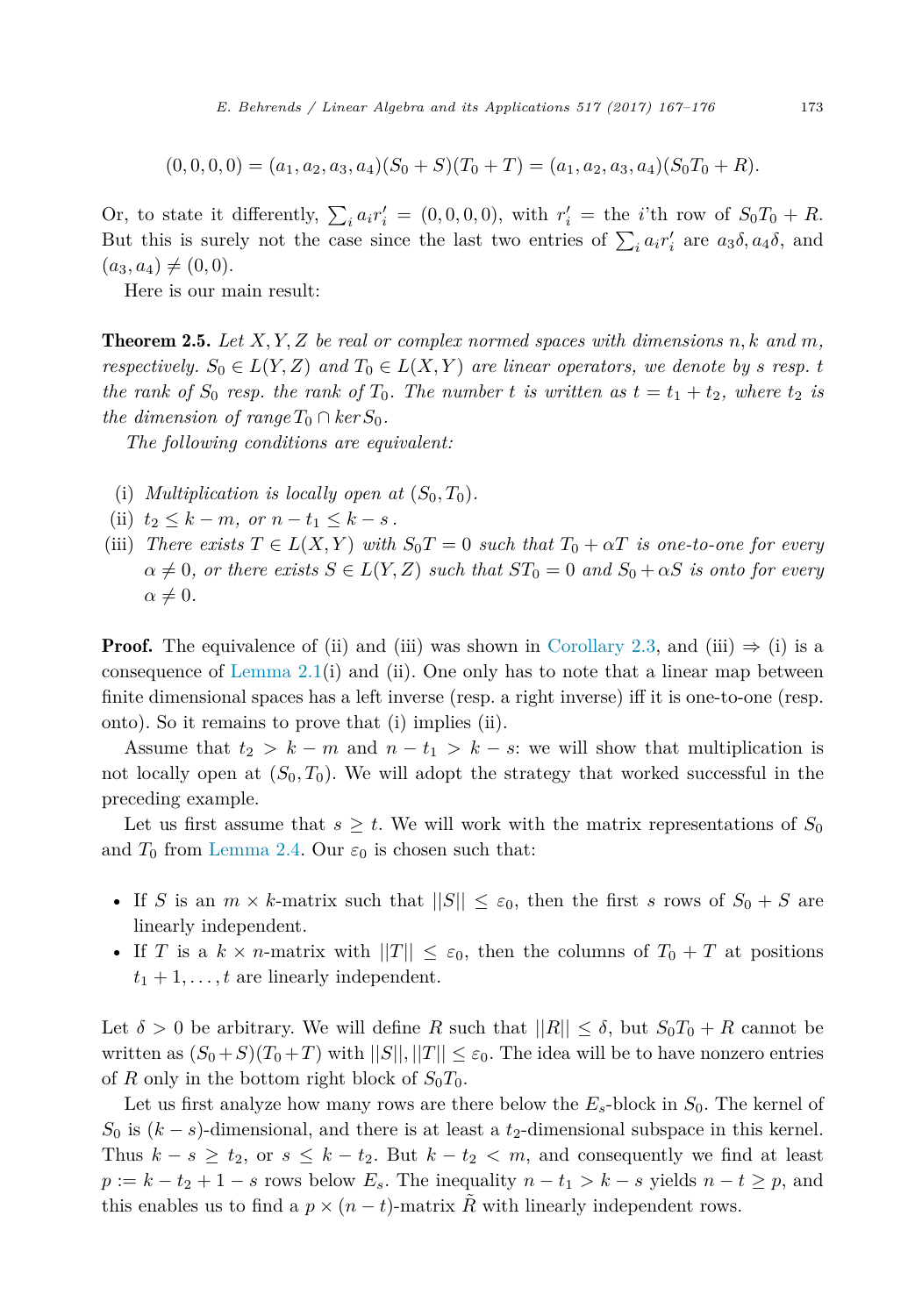<span id="page-7-0"></span>We now define  $R$ : all entries are zero, unless the entries in the rows at positions  $s+1,\ldots,s+p$  between the columns  $t+1,\ldots,n$  where we insert the entries of  $\tilde{R}:=\tau R$ ; here  $\tau$  is chosen so small that  $||R|| < \delta$ .

We now proceed as in the preceding example. Suppose that one could write  $S_0T_0 + R$ as  $(S_0 + S)(T_0 + T)$  with  $||S||, ||T|| \leq \varepsilon_0$ . The linearly independent columns of  $T_0 + T$ at positions  $t_1 + 1, \ldots, t$  are mapped to zero by  $S_0 + S$  since the corresponding columns of  $S_0T_0 + R$  are zero. Hence the kernel of  $S_0 + S$  is at least  $t_2$ -dimensional so that the rank of this matrix is at most  $k - t_2$ . We conclude as above that each  $k - t_2 + 1$  rows of  $S_0 + S$  must be linearly dependent so that we may choose a nontrivial linear combination  $\sum_{i=1}^{k-t_2+1} a_i r_i = 0$ . (By  $r_1, \ldots, r_m$  we denote the rows of  $S_0 + S$ .) But  $r_1, \ldots, r_s$  are linearly independent by our choice of  $\varepsilon_0$  so that there must be nonzero numbers among the  $a_{s+1}, \ldots, a_{s+p}$ . With  $r_i' =$  the rows of  $S_0T_0 + R$  we conclude (with an argument as in the special four-dimensional case that was discussed just before the theorem) that  $\sum_{i=1}^{k-t_2+1} a_i r'_i = 0$ . But this is not possible since it would imply that a nontrivial linear combination of the rows of  $\hat{R}$  is zero.

It remains to deal with the case  $s < t$ . As in the proof of [Lemma 2.2\(](#page-2-0)ii) we will reduce it to the case  $s > t$  by using duality. Suppose that we assume (i). If multiplication is locally open at  $(S_0, T_0)$ , then it is locally open also at  $(T'_0, S'_0)$  since  $T \mapsto T'$  is an isometrical isomorphism that reverses the order of multiplication. But the rank of  $T_0'$  is larger than the rank of  $S'_{0}$  so that – by the first part of the proof – we know that one of the inequalities

$$
t'_2 \le k' - m', \quad n' - t'_1 \le k' - s'
$$

holds. Here the numbers with the prime stand for the corresponding parameters for the new situation:

- $k' = k, m' = n, n' = m, t' = s, s' = t.$
- $t'_2 = \dim(\text{range } S'_0 \cap \text{ker } T'_0) = s t_1 \text{ (cf. the proof of Lemma 2.2(ii))}.$  $t'_2 = \dim(\text{range } S'_0 \cap \text{ker } T'_0) = s t_1 \text{ (cf. the proof of Lemma 2.2(ii))}.$  $t'_2 = \dim(\text{range } S'_0 \cap \text{ker } T'_0) = s t_1 \text{ (cf. the proof of Lemma 2.2(ii))}.$
- $t'_1 = t' t'_2 = s (s t_1) = t_1.$

Thus  $t'_2 \leq k' - m'$  in fact means  $s - t_1 \leq k - n$ , and  $n' - t'_1 \leq k' - s'$  is the same as *m* −  $t_1$  ≤  $k$  −  $t$ , or  $t_2$  ≤  $k$  −  $m$ .  $\Box$ 

#### 3. Multiplication in the Banach algebra **M***<sup>n</sup>*

We now consider the special case  $k = n = m$ :

**Theorem 3.1.** Let  $S_0, T_0 \in \mathcal{M}_n$  be given. *s* and t stand for the rank of  $S_0$  and  $T_0$ , *respectively.*  $t_2$  *is the dimension of range*  $T_0 \cap \ker S_0$ *, and*  $t_1 := t - t_2$ *.* 

(i) *Suppose that*  $s \geq t$ *. Then multiplication in*  $\mathcal{M}_n$  *is locally open at*  $(S_0, T_0)$  *iff*  $t_2 = 0$ *iff there exist*  $S \in \mathcal{M}_n$  *with*  $ST_0 = 0$  *such that*  $S_0 + \alpha S$  *is invertible for every*  $\alpha \neq 0$ *.*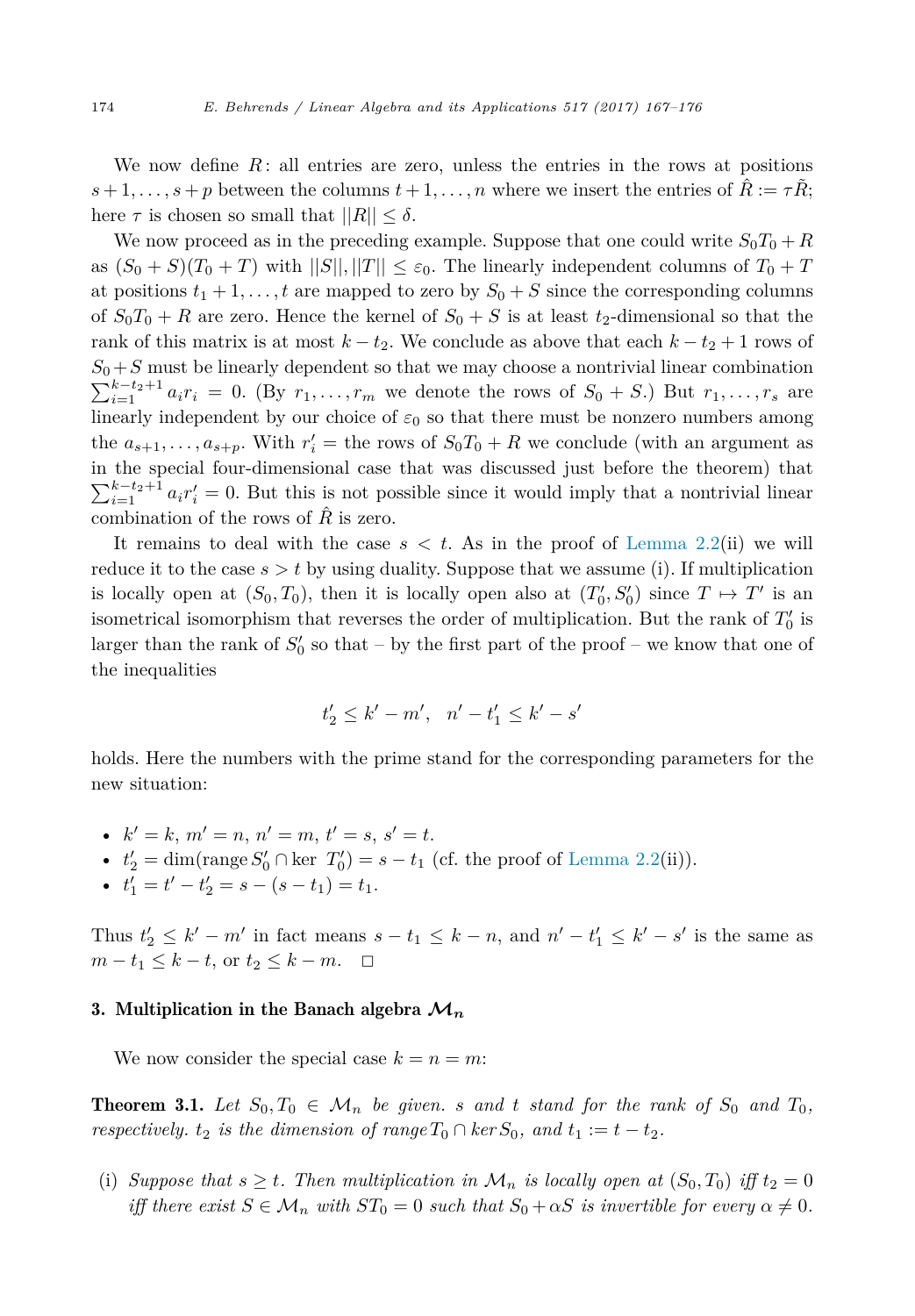(ii) In the case  $s \leq t$  multiplication in  $\mathcal{M}_n$  is locally open at  $(S_0, T_0)$  iff  $s \leq t_1$  iff there *exist*  $T \in \mathcal{M}_n$  *with*  $S_0T = 0$  *such that*  $T_0 + \alpha T$  *is invertible for every*  $\alpha \neq 0$ *.* 

**Proof.** (i) If  $s \geq t$  and  $k = n = m$  the condition  $s \leq t_1$  implies  $t_2 = 0$ . Thus the assertion follows from [Theorem 2.5](#page-6-0) and [Corollary 2.3.](#page-3-0)

(ii) Here one only has to note that in the case  $s \leq t$  the condition  $t_2 = 0$  yields  $s \leq t_1$ so that [Theorem 2.5](#page-6-0) and [Corollary 2.3](#page-3-0) yield the result.  $\Box$ 

**Remark.** If (under the assumption  $k = n = m$ )  $s = t$  holds the conditions  $t_2 = 0$  and  $s \leq t_1$  are equivalent, and if they are satisfied one has both invertible  $S_0 + \alpha S$  and invertible  $T_0 + \alpha T$ .

We supplement our theorem with some further results concerning local openness of multiplication in M*n*:

**Proposition 3.2.** *Let*  $S_0, T_0 \in \mathcal{M}_n$  *be given.* 

- (i) If multiplication is locally open at  $(S_0, T_0)$  it does not follow that it is locally open  $at$   $(T_0, S_0)$ .
- (ii) If multiplication is locally open at  $(S_0,T_0)$  then it is also locally open at  $(T_0^+,S_0^+)$ ; *here*  $S<sup>T</sup>$  *stands for the transpose of a matrix*  $S$ *.*
- (iii) *Suppose that*  $\mathbb{K}^n$  *is provided with the usual scalar product and that*  $S^*$  *denotes the adjoint* of a matrix *S*. Then multiplication is locally open at  $(S_0, T_0)$  iff it is locally open at  $(T_0^*, S_0^*)$ . In particular multiplication is locally open at  $(S_0,T_0)$  if it is locally *open at*  $(T_0, S_0)$  *for self-adjoint*  $S_0, T_0$ *.*
- (iv) The pairs where multiplication is locally open are dense in  $\mathcal{M}_n \times \mathcal{M}_n$ .

**Proof.** (i) As a simple example where this can happen consider

$$
S_0 = \begin{pmatrix} 0 & 0 \\ 1 & 0 \end{pmatrix}, \quad T_0 = \begin{pmatrix} 1 & 0 \\ 0 & 0 \end{pmatrix}.
$$

We have ker  $S_0$  = range  $S_0$  = ker  $T_0$  = {0}  $\times$  K and range  $T_0$  = K  $\times$  {0}. Thus  $s = t = 1$ , and [Theorem 3.1](#page-7-0) implies the assertion.

(ii) and (iii) follow from the observation that  $S \mapsto S^{\top}$  (resp.  $S \mapsto S^*$ ) are isometrical isomorphisms that reverse the order of multiplication.

(iv) is a consequence of the fact than invertible matrices are dense in  $\mathcal{M}_n$ .  $\Box$ 

Up to now we have no satisfactory characterization of local openness for the case of more general Banach algebras or multiplication in operator spaces. (Cf. the last section of [\[4\]](#page-9-0) for the discussion of an example.) The formulation and the proof of our main theorem was strongly dependent on the fact that we are dealing with *finite-dimensional*